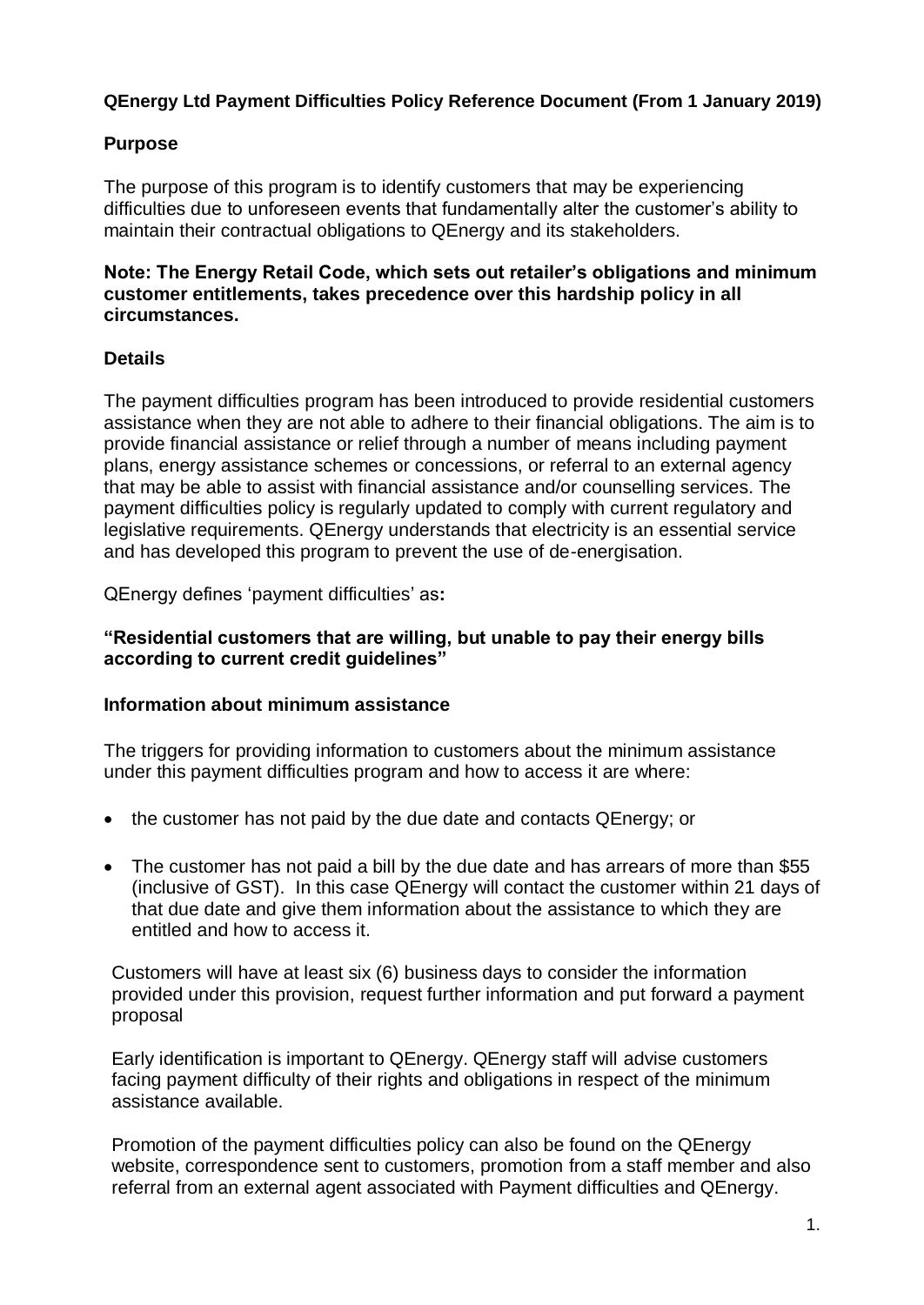Customers can request a copy of this payment difficulties policy at any time during their time with QEnergy and is not limited to customers on the payment difficulties program. This can be requested from any QEnergy staff member and can be sent by mail, fax or electronically. Any enquiries regarding the Payment difficulties policy can be directed to the Customer Experience Team on 1300 699 982

Assistance in understanding the QEnergy Payment difficulties policy in most languages can be provided by contacting our translating and interpreter services on 13 14 50.

#### **Minimum Assistance**

Once the customer has been identified as having payment difficulties, there are several options available. The minimum assistance available to customers is as follows:

**Standard Assistance -** Helping customers avoid debt

To help customers avoid getting into arrears and to make it easier to pay for their on-going energy use, standard assistance will be made available to customers identified as having payment difficulties. For example, the customer may advise that they only need a short-term payment extension.

Standard assistance will include any three of the following:

- making payments of an equal amount over a specified period;
- options for making payments at different intervals;
- extending by a specified period the due date for a bill for at least one billing cycle in any 12 month period; and
- paying for energy use in advance.

QEnergy will communicate these options to the customer and discuss which the best option for them and document how this payment arrangement was agreed.

**Tailored assistance -** to help customer repay debt

Customers who continue to experience payment difficulties will be offered tailored assistance as follows:

#### **While in debt but continuing to pay the full cost of their on-going energy use**

• repayment of arrears over not more than two years by payments at regular intervals of up to one month;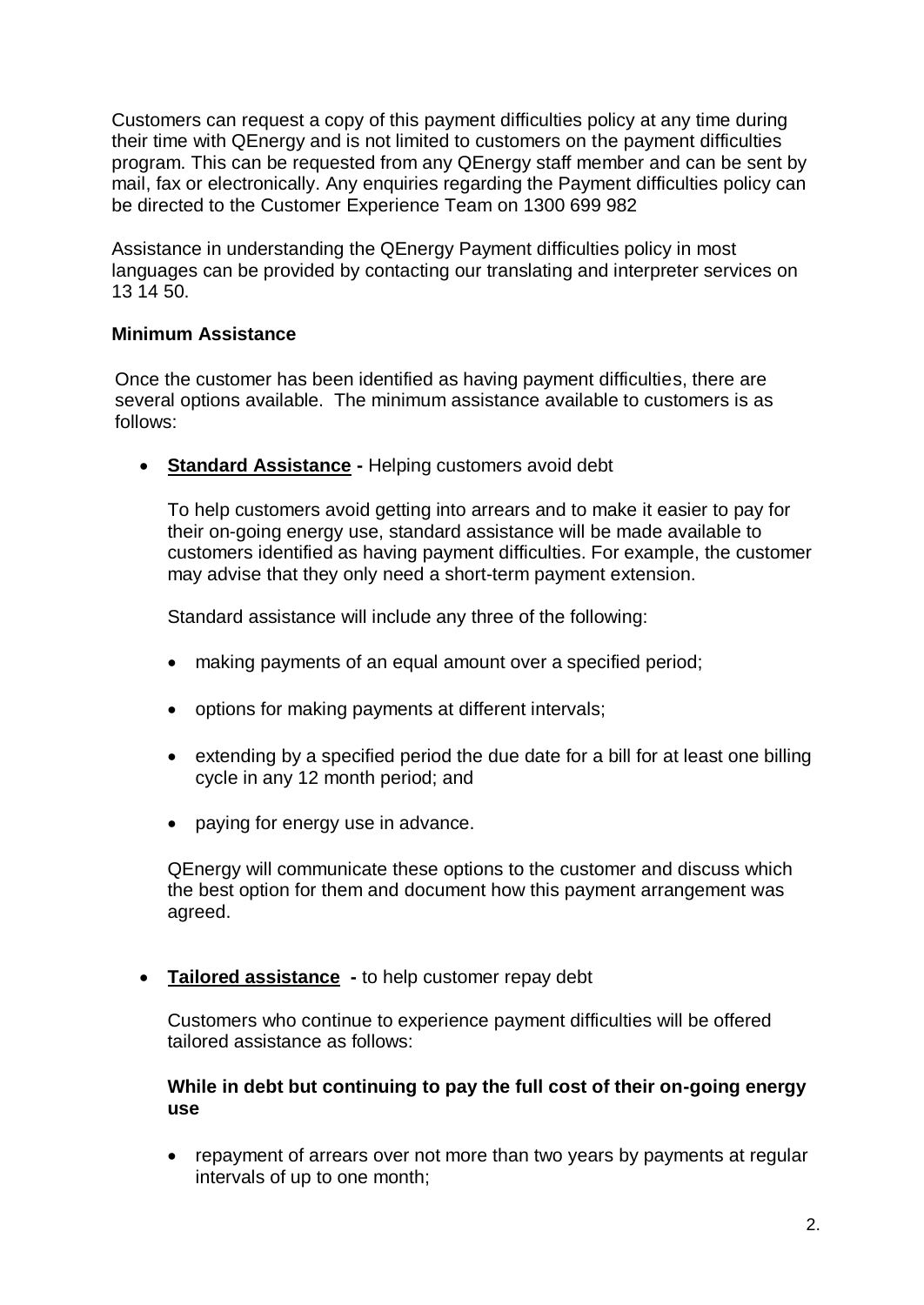- advice about payment options that would enable the customer to repay their arrears over not more than two years;
- advice about the likely cost of the customer's future energy use and how this cost may be lowered;
- advice about any government and non-government assistance (including Utility Relief Grants and energy concessions) available to help the customer meet their energy costs.

#### **If a customer cannot pay the full cost of their on-going energy use**

- advice about the likely cost of the customer's future energy use and how this cost could be lowered;
- advice about government and non-government assistance available to help the customer meet their energy costs;
- assistance to help the customer lower their energy costs including, but not limited to:
	- o the tariff that is most likely to minimise the customers energy costs;
	- o helping the customer reduce their use of energy; and
	- $\circ$  information about how the customer is progressing towards lowering their energy costs.
- an initial period of at least six months during which:
	- o repayment of the customers arrears is put on hold; and
	- $\circ$  the customer pays less than the full cost of their on-going energy use while working to lower that cost;

QEnergy may extend this assistance beyond the initial six months if this would assist the customer to continue to lower the cost of their energy use. After the six month period (or any extended period) the customer may also request the assistance set out above at **"While in debt but continuing to pay the full cost of their on-going energy use"**.

#### **Repayment if arrears is not on hold**

This section applies to a residential customer whose repayment of arrears is not on hold:

QEnergy **will** accept a payment proposal or revised proposal put forward by the customer as follows: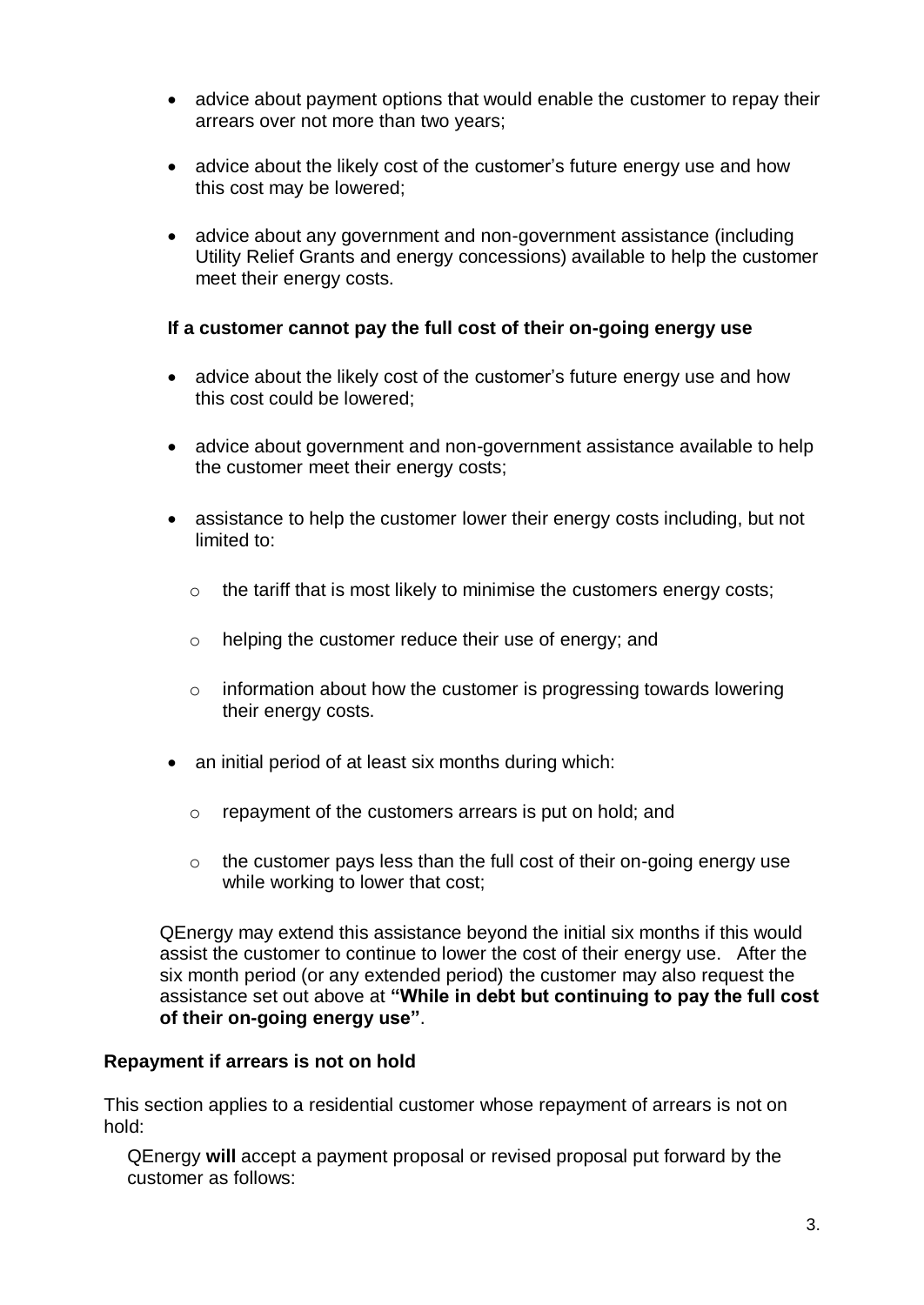- a) provides for the making of payments of equal amounts at regular intervals of up to one month; and
- b) would result in the residential customer's arrears being fully paid in no more than two (2) years after the first payment; and
- c) provides for payments for energy use being made together with payments to reduce arrears; and
- d) is based on a reasonable forecast of the customer's energy use over the next 12 months.

QEnergy **may** accept a payment proposal or revised proposal that does any or all of the following:

- a) provides for payments of different amounts at different intervals;
- b) would result in the arrears being fully paid by a date later than two (2) years after the first payment;
- c) for payments for energy use being made separately from payments for arrears.

On accepting a payment proposal or a revised proposal, QEnergy will give the customer a written schedule of payments showing:

- a) the total number of payments to be made to pay the arrears; and
- b) the period over which the payments are to be made; and
- c) the date by which each payment must be made; and
- d) the amount of each payment.

If a residential customer receiving this assistance fails to make a payment by the date on which it was payable, QEnergy will contact the customer to discuss their putting forward a revised proposal.

#### **Repayment if arrears is on hold**

This information applies to a residential customer whose repayment of arrears is on hold:

- a) If the customer fails to make a payment towards the cost of their on-going energy use by the date on which it was payable, QEnergy will contact the customer to discuss varying the amount payable, or the frequency of those payments, or both, to give the customer more time to lower their energy costs.
- b) If a customer is not meeting their responsibility to implement practical assistance provided by QEnergy, QEnergy will contact the customer and work with them to identify an implementation timeframe.
- c) QEnergy may add any amount unpaid for energy use to the customer's arrears.

#### **Continued provision of assistance**

QEnergy will continue to provide assistance to a customer unless:

a) the customer has refused or failed to take reasonable action towards paying for their on-going energy use and repaying their arrears; or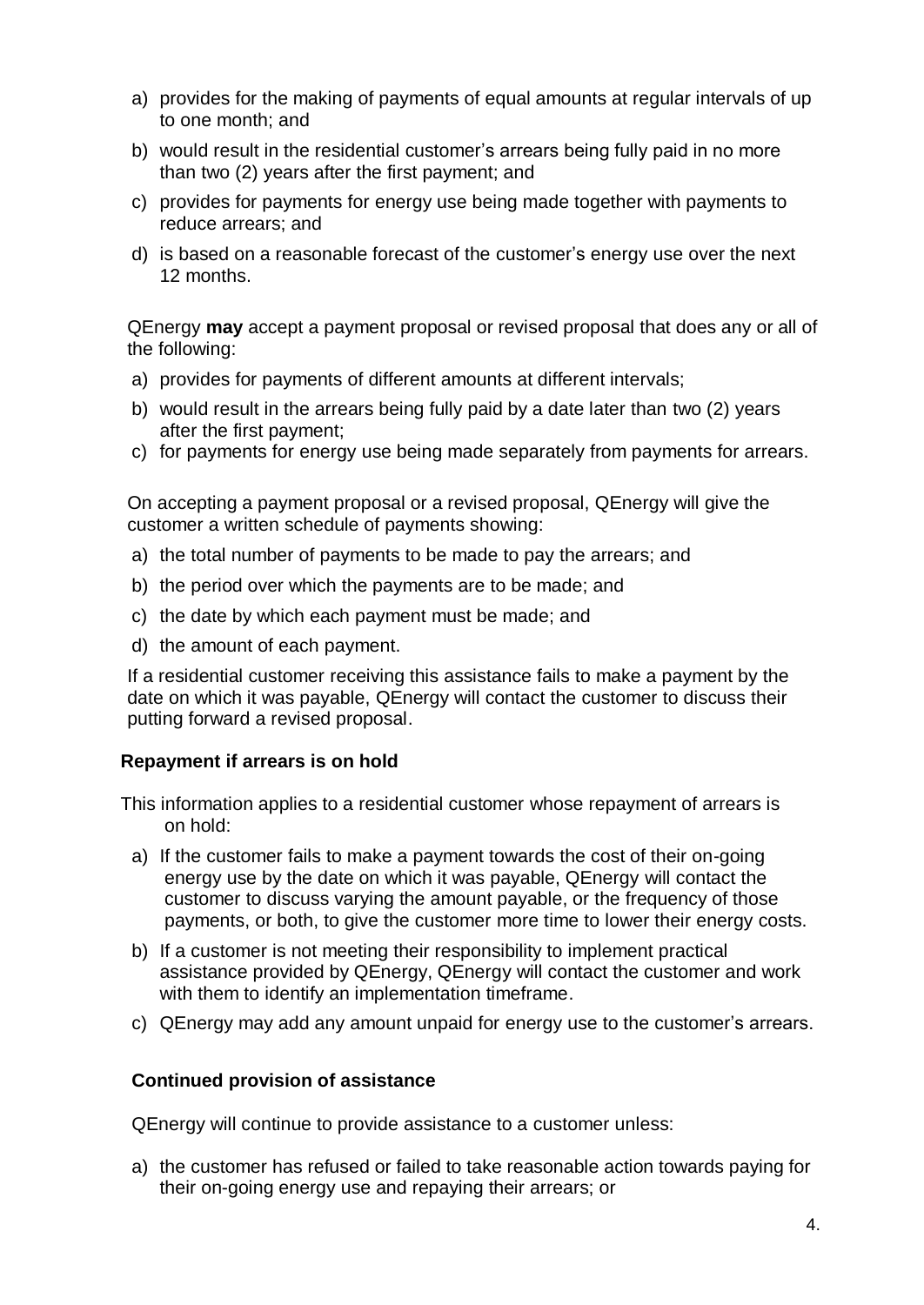- b) after QEnergy has contacted the customer about their failure make payments towards their ongoing energy use, and the customer has refused or failed to take reasonable action towards making payments towards the cost of their ongoing energy use; or
- c) the customer is not facing payment difficulties.

### **Other options**

Customers have several options to assist in the payment of their accounts. Customers can opt for a direct debit that allows a nominated amount to be deducted from their selected bank account on a regular basis or even a deduction of the full amount by the stated due date. Centrepay is also available to customers that receive payments from Centrelink and payments are made directly to QEnergy prior to the release of funds to the customer. Manual payments at Australia Post can be made as required by the customer. Customers can also use BPAY and electronic funds transfer which provides them with more control over payments to their accounts.

QEnergy provides training in the skills required to manage customers experiencing financial difficulties along with partnering with government and community agencies to also assist with customer needs.

**Energy Conservation Advice and Auditing**– Customers are educated on strategies to reduce their energy consumption and referral to external auditing agencies that can also assist with energy conservation. QEnergy will assist with part of the cost of this audit. QEnergy will conduct a consumption enquiry. This may include a meter read validation and meter testing to rule out any equipment issues. This will identify any patterns and/or anomalies with their usage. Based on these results, this will then reflect the necessary actions required to refer the customer to one of the external agencies or possible steps to reduce consumption. QEnergy may also assist the customer in replacing appliances through a third party supplier at the customer's cost.

QEnergy will not offer a supply capacity control product to a customer for any credit management purpose.

**Financial Counselling** – QEnergy may refer customers to free financial counselling services that are able to assist with budget planning and general debt consolidation advice. Where a person feels overwhelmed by a personal financial problem, and would like help in effectively communicating with government or non-government organisations, a financial counsellor can advocate on their behalf.

**Government Assistance Programs** – The customer may be entitled to further government assistance such as a government grant. QEnergy will assist Payment difficulties customers to determine their eligibility and to access these government grants. .

**Concessions –** QEnergy will also request information from individuals to confirm eligibility for different concessions that may be applicable. This is confirmed using regular reports received from Centrelink. Once confirmed eligible, customers will receive these concessions/rebates on future bills until deemed ineligible.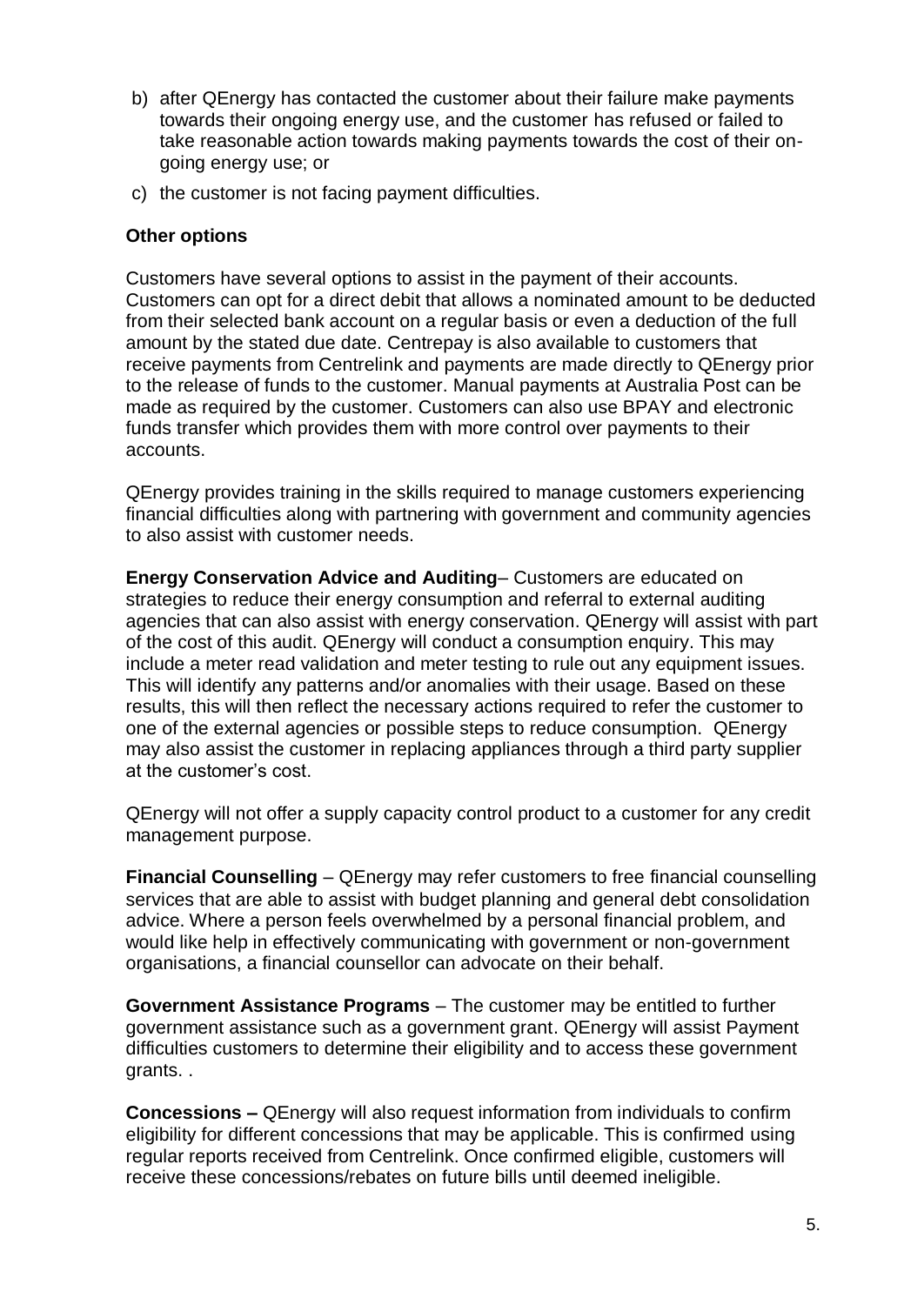**Other Support** – Customers can also be overwhelmed by personal reasons that may be preventing them to pay their accounts and QEnergy are able to refer to other agencies that can assist in these matters, i.e. St Vincent's De Paul and Centrelink. These external agencies are able to provide further assistance that may be required.

### **Expectations of Customer on Payment difficulties Program**

Once the customer has been accepted onto the Payment difficulties program, there are several key requirements to remain on the program. These are advised to the customer once a payment plan has been agreed to and will be sent via letter to the customer. These requirements are as follows:

- **Adherence**  If a payment plan has been agreed to by the customer (in accordance with the minimum assistance guidelines above), it is then expected of the customer to make the payments as agreed or to contact QEnergy by the required payment date to advise if not able to make payment to make other arrangements. This will be monitored on a regular basis to ensure customers are conforming to the requirements of the payment difficulties program. If it is identified that a payment arrangement is not suitable, QEnergy will discuss alternative payment amounts according to the customers' ability to pay and the requirements of this program.
- **Contact**  If for any reason the customer is experiencing further difficulties, QEnergy will discuss amendments of agreed payment arrangements to more suitable payments. A customer can choose to contact QEnergy via email, fax, letter or phone**.** Customers are advised of this requirement when discussing the payment plan and are also informed on the arrangement plan letter. It is the responsibility of the customer to inform QEnergy of any changes in the circumstances to prevent further financial difficulties for the customer.

## **QEnergy obligations to Customers on Payment difficulties Program**

- Customers on the Payment difficulties program will have peace of mind as they will not risk de- energisation while maintaining the agreements with QEnergy.
- Customers will not incur additional charges such as late payment fees and security deposits when meeting the requirements of the Payment difficulties program.
- QEnergy will monitor these accounts on a regular basis to ensure all requirements are met by both parties involved and will contact the customer should there be any issue.
- QEnergy will provide customers written confirmation of their agreements on the payment difficulties program.
- Any financial information, if disclosed by the customer, is confidential and will not be used for any other purpose other than assessment of an application for assistance.

**Removal from Payment difficulties Program -** QEnergy may cease providing assistance if the customer refuses or fails to take reasonable action towards the steps required of them under this program.